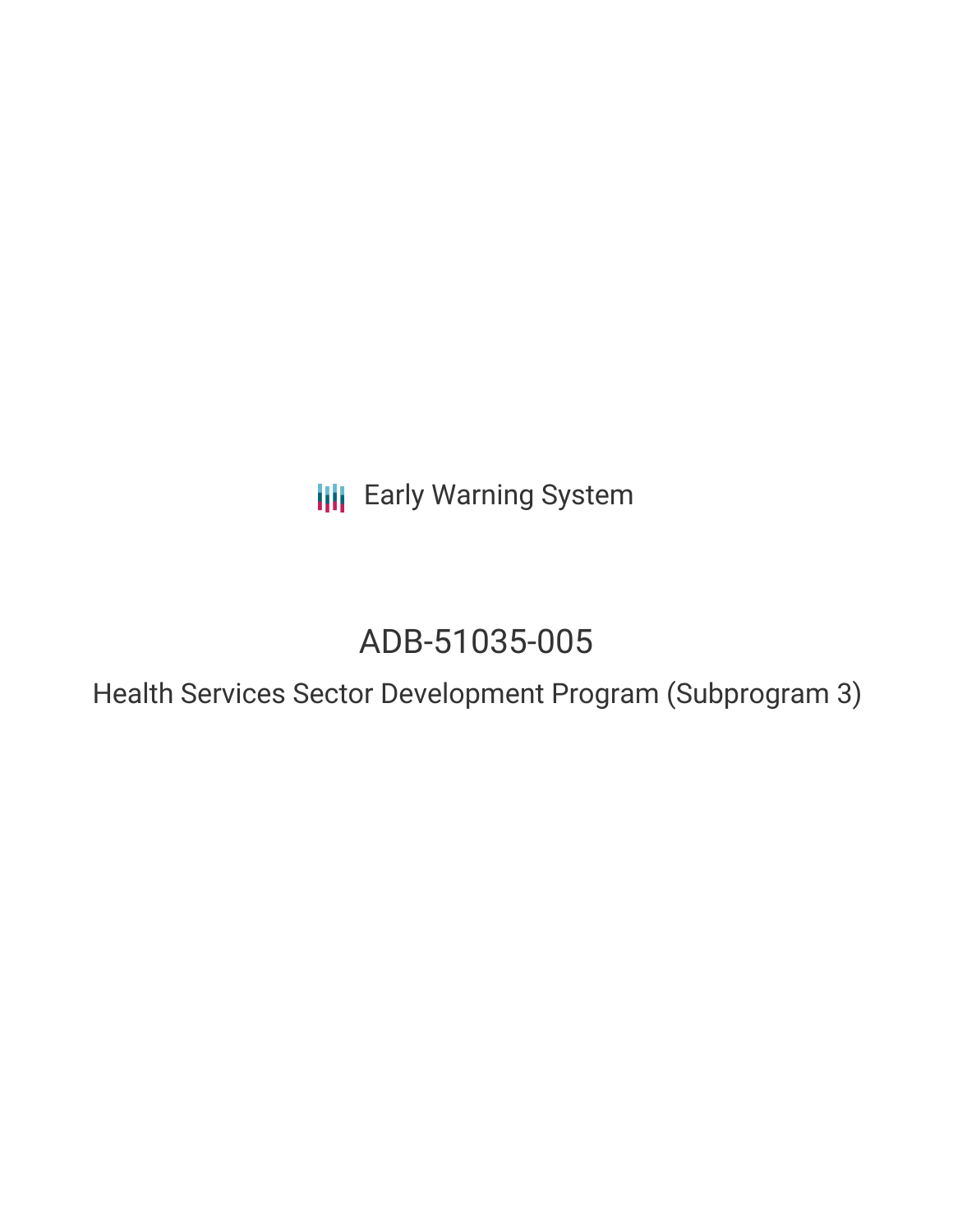

## **Quick Facts**

| <b>Countries</b>               | Papua New Guinea               |
|--------------------------------|--------------------------------|
| <b>Financial Institutions</b>  | Asian Development Bank (ADB)   |
| <b>Status</b>                  | Closed                         |
| <b>Bank Risk Rating</b>        | U                              |
| <b>Voting Date</b>             | 2020-11-26                     |
| <b>Borrower</b>                | Government of Papua New Guinea |
| <b>Sectors</b>                 | <b>Education and Health</b>    |
| <b>Investment Type(s)</b>      | Loan                           |
| <b>Investment Amount (USD)</b> | $$150.00$ million              |
| <b>Loan Amount (USD)</b>       | \$150.00 million               |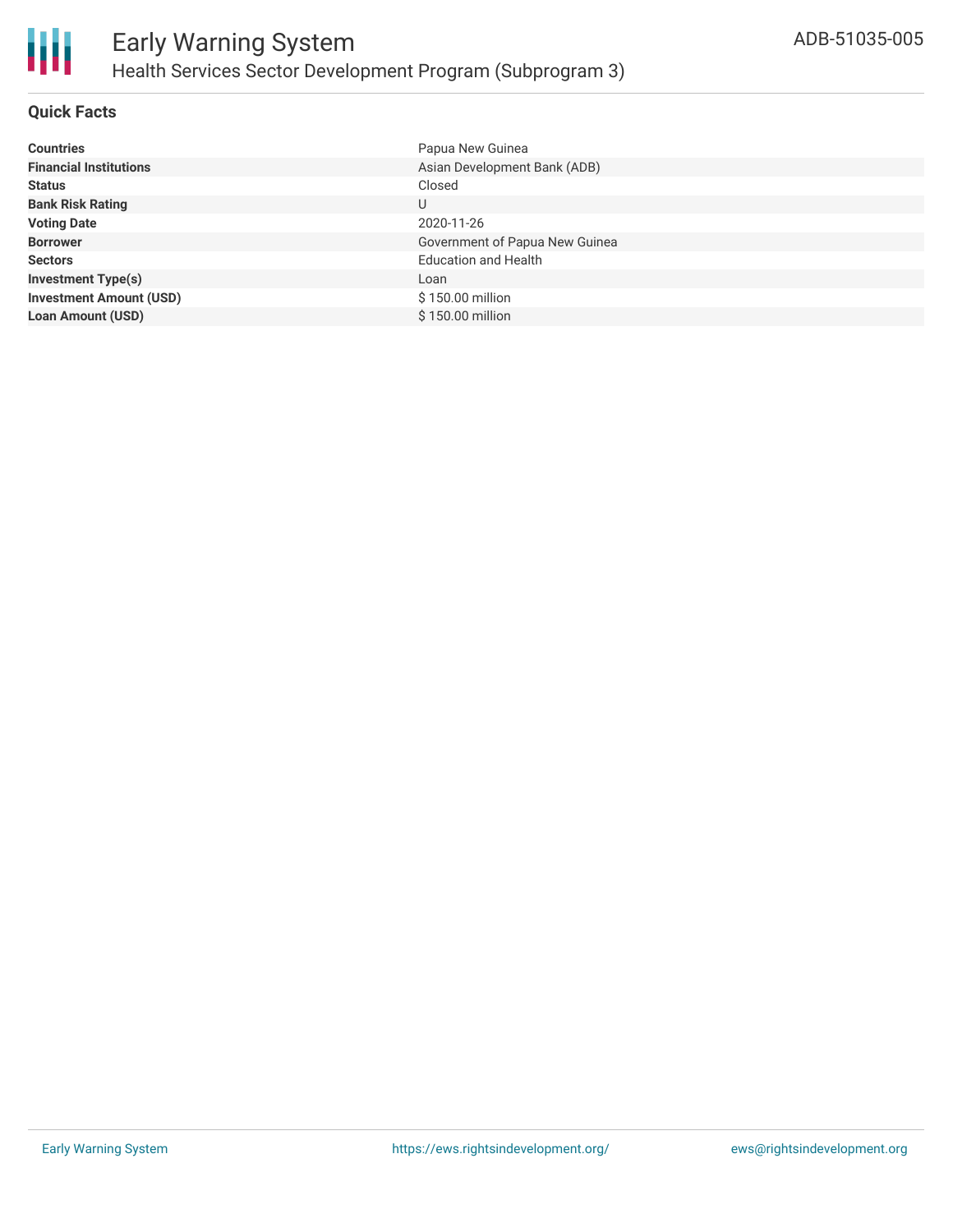

### **Project Description**

According to the bank website, |Subprogram 3 supports enhanced national frameworks and public financial management (PFM), improved subnational health system management, and strengthened health service delivery components. It will enable the Government of PNG to protect core funding for essential health and other basic services, and adequately resource the government's immediate coronavirus disease (COVID-19) response during a period of sharp fiscal tightening. Policy reforms will improve the effective and efficient use of available public resources in the health sector and beyond."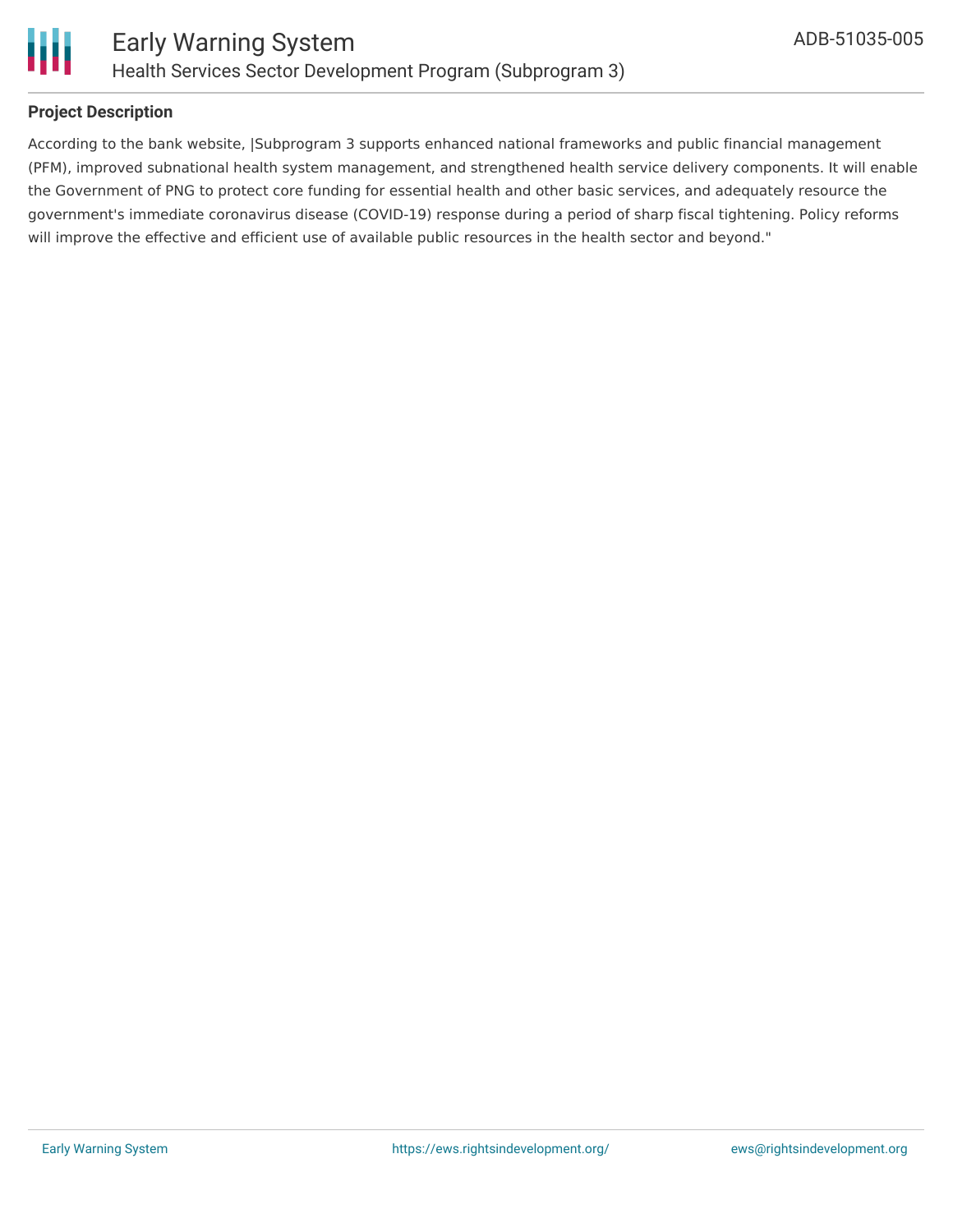

#### **Investment Description**

Asian Development Bank (ADB)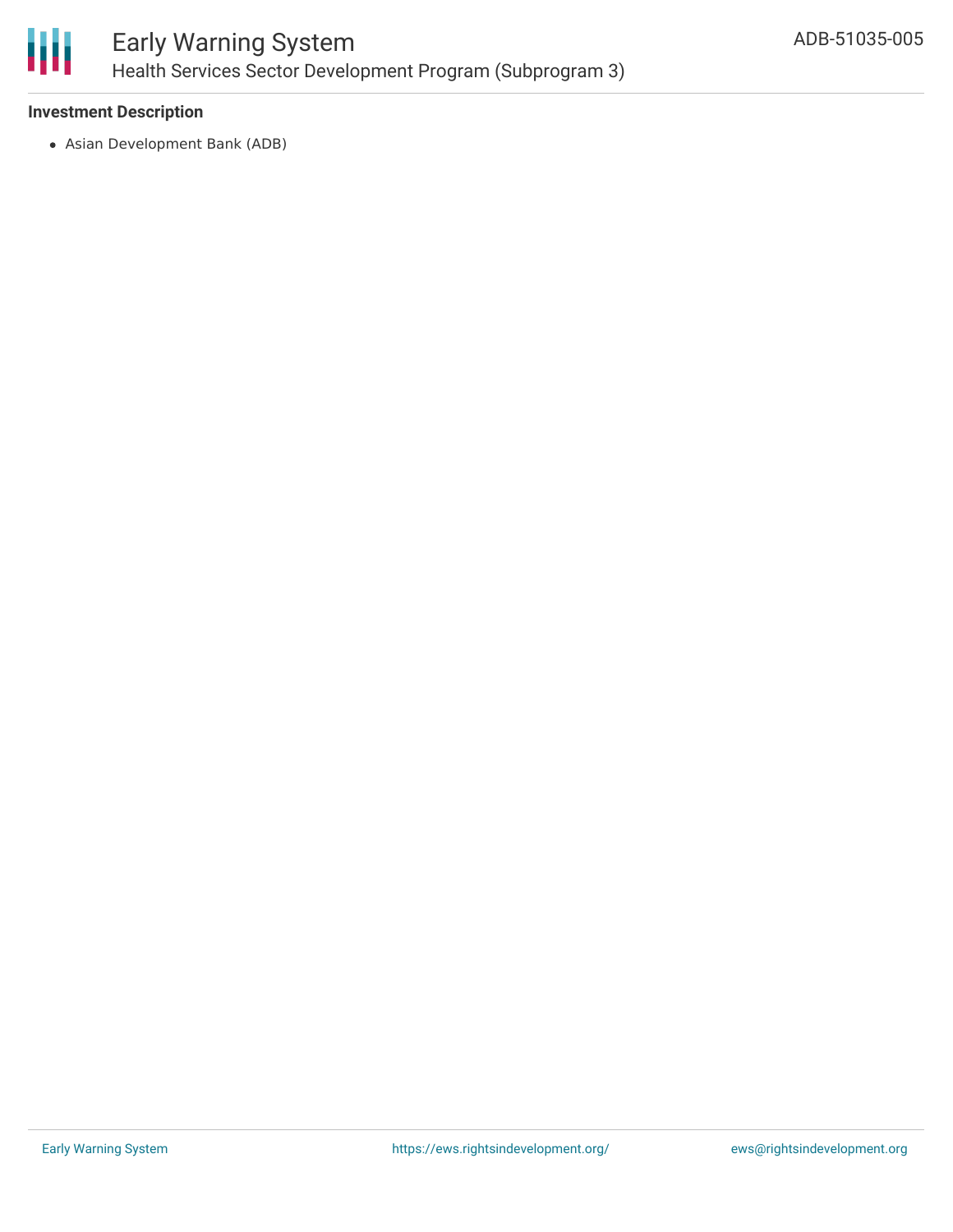

### **Contact Information**

Department of Treasury 6/F The Treasury Building, Lamana Road P.O Box 542, Waigani Drive, NCD Papua New Guinea

#### **ACCESS TO INFORMATION**

You can submit an information request for project information at: https://www.adb.org/forms/request-information-form

ADB has a two-stage appeals process for requesters who believe that ADB has denied their request for information in violation of its Access to Information Policy. You can learn more about filing an appeal at: https://www.adb.org/site/disclosure/appeals

#### **ACCOUNTABILITY MECHANISM OF ADB**

The Accountability Mechanism is an independent complaint mechanism and fact-finding body for people who believe they are likely to be, or have been, adversely affected by an Asian Development Bank-financed project. If you submit a complaint to the Accountability Mechanism, they may investigate to assess whether the Asian Development Bank is following its own policies and procedures for preventing harm to people or the environment. You can learn more about the Accountability Mechanism and how to file a complaint at: http://www.adb.org/site/accountability-mechanism/main.